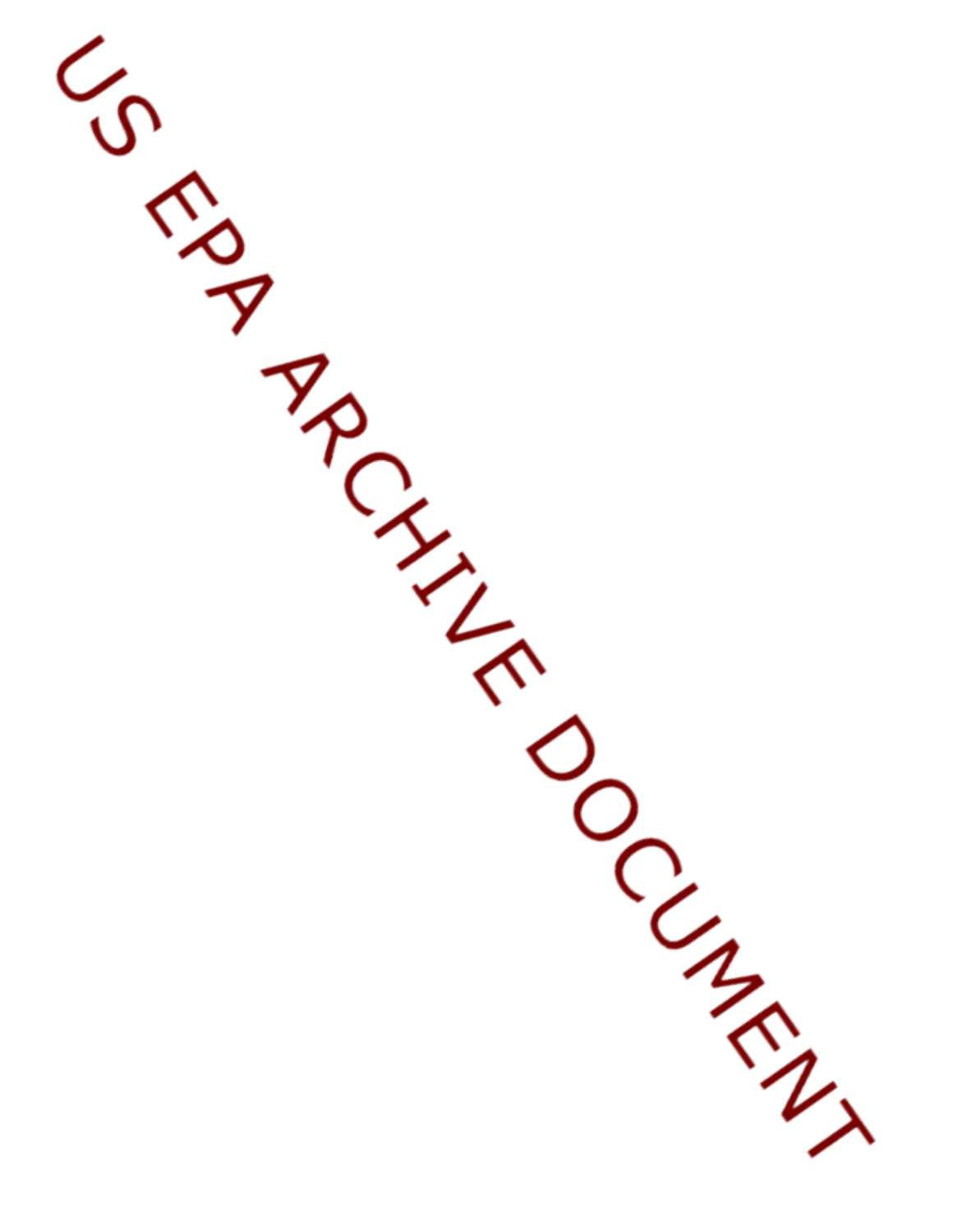# Technical Factsheet on: 1,2- DICHLOROETHANE

[List of Contaminants](http://www.epa.gov/safewater/hfacts.html)

As part of the Drinking Water and Health pages, this fact sheet is part of a larger publication: National Primary Drinking Water Regulations

## Drinking Water Standards

MCLG: zero mg/L MCL: 0.005 mg/L HAL(child): 1- to 10-day: 0.7 mg/L; Longer-term: 0.7 mg/L

### Health Effects Summary

Acute: EPA has found acute oral exposures to 1,2-dichloroethane to potentially cause central nervous system disorders, and adverse lung, kidney, liver circulatory and gastrointestinal effects.

Drinking water levels which are considered "safe" for short-term exposures: For a 10-kg (22 lb.) child consuming 1 liter of water per day: upto a 7-year exposure to 0.7 mg/L.

Chronic: No reliable data are available concerning toxic effects from chronic exposures to 1,2 dichloroethane at levels above the MCL.

Cancer: There is some evidence that 1,2-Dichloroethane may have the potential to cause cancer from a lifetime exposure at levels above the MCL.

#### Usage Patterns

Production of 1,2-dichloroethane has increased steadily: from about 14 billion lbs. in 1990 to 18 billion lbs. in 1993. In 1985 it was estimated that industries consumed 1,2-dichloroethane as follows: Vinyl chloride monomer, 97%; chlorinated solvents, 2%; miscellaneous, 1%.

The greatest use of 1,2-dichloroethane is in chemical manufacture, including: vinyl chloride, tri- & tetra-chloroethylene, vinylidene chloride & trichloroethane, ethylene glycol,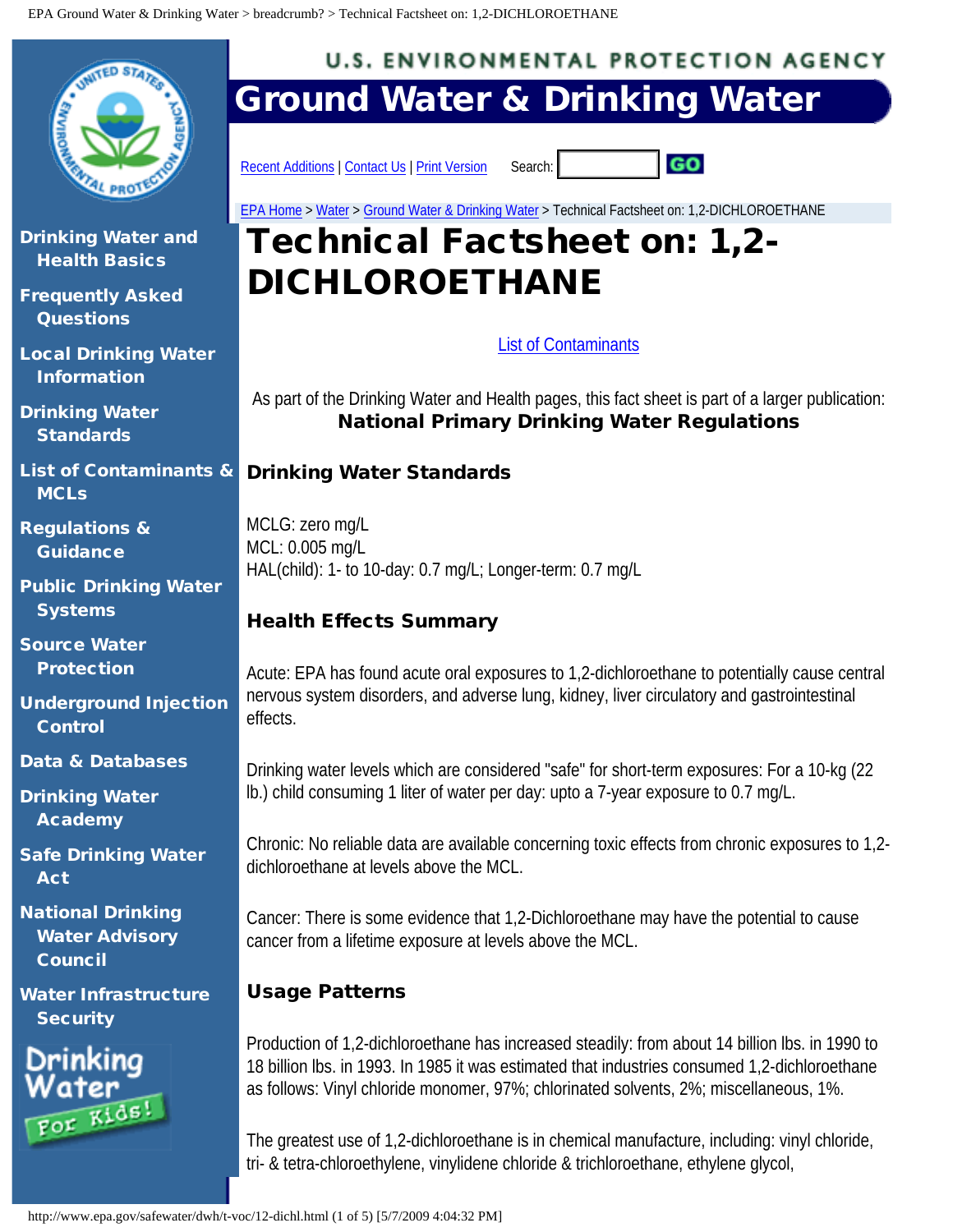diaminoethylene, polyvinyl chloride, nylon, viscose rayon, styrene-butadiene rubber, and various plastics; as a lead scavenger in gasoline.

1,2-dichloroethane has a variety of uses as a solvent uses: for resins, asphalt, bitumen, rubber; for fats, oils, waxes, gums resins; used as pickling agent and a dry clean agent; in photography, xerography, water softening & in production of cosmetics; for processing pharmaceutical products; in leather cleaning, degreaser compounds, rubber cement, and acrylic adhesives. It is also used in extracting spices such as annatto, paprika & turmeric.

Other uses include as a fumigant for harvested grain, in orchards, in mushroom houses; fumigant for upholstery and carpets.

# Release Patterns

Major atmospheric releases of 1,2-dichloroethane are due to its production and use as a chemical intermediate, lead scavenger, extraction and cleaning solvent, diluent for pesticides, grain fumigant and in paint, coatings and adhesives. Other releases are from waste water, spills, and/or improper disposal primarily from its use as a cleaning solvent and chemical intermediates. Land release is primarily from its production and use as a cleaning solvent and diluent for pesticides. Chlorination of water does not appear to contribute to 1,2 dichloroethane in drinking water.

From 1987 to 1993, according to the Toxics Release Inventory, releases to water totalled over 433,000 lbs. Release to land totalled over 22,000 lbs. These releases were primarily from facilities classified as producing industrial organic chemicals, alkalies and chlorine. The largest releases occurred in New Jersey and Louisiana.

#### Environmental Fate

Releases to water will primarily be removed by evaporation (half-life several hours to 10 days). Although firm experimental data are lacking, the photooxidation of 1,2-dichloroethane in water is expected to be slow. The rate of hydrolysis is not significant, being much slower than other pertinent environmental processes such as volatilization and photooxidation.

Releases on land will dissipate by volatilization to air and by percolation into groundwater where it is likely to persist for a very long time. Little adsorption to soil is expected based upon an experimental Koc of 33 for silt loam which in agreement with values calculated from the water solubility. 1,2-Dichloroethane rapidly percolates through sandy soil.

Once in the atmosphere, it may be transported long distances and is primarily removed by photooxidation (half-life approx 1 month). The direct photolysis of 1,2-dichloroethane is not a significant loss process. It is primarily degraded in the atmosphere by reaction with hydroxyl radicals, having a half-life of a little over a month with a 1.9% loss for a 12 hour sunlit day. Indirect evidence for photooxidation of 1,2-dichloroethane comes from the observation that monitoring levels are highest during the night and early morning. The products of photooxidation are CO2 and HCl.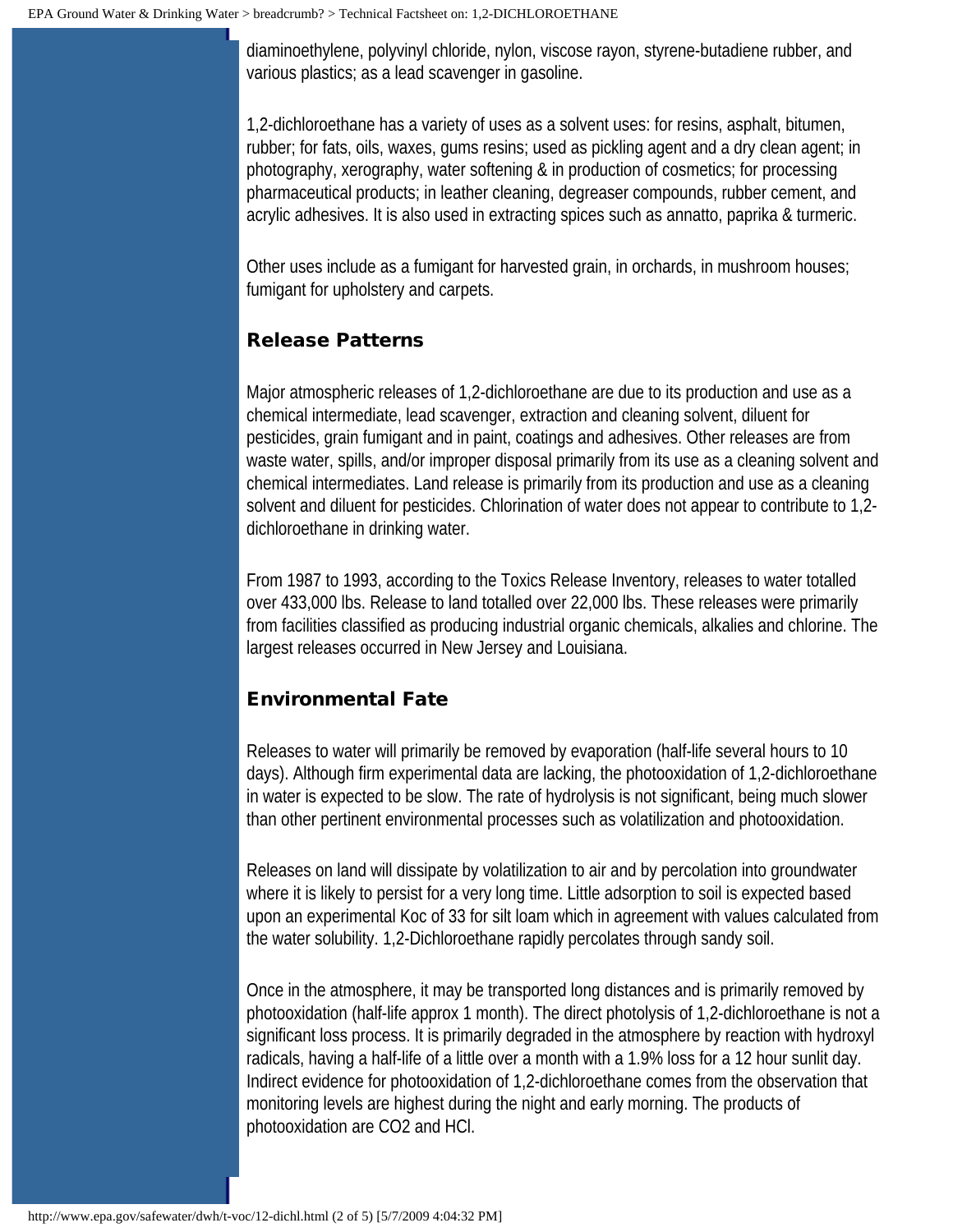Biodegradability tests with 1,2-dichloroethane resulted in little or no biodegradation in aerobic systems using sewage seed or activated sludge. The one river die-away test reported no degradation. The percent BOD produced in 5-10 days was 0-7%. Another investigator reported slow to moderate biodegradation activity. The extent of biodegradation is difficult to assess due to compounds' susceptibility to volatilization. No degradation occurred in an acclimated anaerobic system after 4 months incubation.

1,2-Dichloroethane is not expected to bioconcentrate in fish due to its low octanol/water partition function (1.48). The measured log BCF in bluegill sunfish is 0.30. Its presence in some food products is probably due to its use as an extractant. Major human exposure is from urban air, drinking water from contaminated aquifers and occupational atmospheres.

# Chemical/Physical Properties

CAS Number: 107-06-2

Color/ Form/Odor: Colorless, oily liquid with a pleasant, sweet, chloroform-like odor

M.P.: N/A B.P.: N/A

Vapor Pressure: N/A; highly volatile

Density/Spec. Grav.: 1.235 at 20 C

Octanol/Water Partition (Kow): Log Kow = 1.48

Solubilities: 8.7 g/L of water at 20 C;

Soil sorption coefficient: Koc measured at 33 for silt/loam; high to very high mobility in soil

Odor/Taste Thresholds: Taste threshold in water is 29 mg/L

Bioconcentration Factor: Log BCF is 0.30 in fish; not expected to bioconcentrate in fish.

Henry's Law Coefficient: N/A

Trade Names/Synonyms: 1,2-Ethylene dichloride; Glycol dichloride; Freon 150; Borer sol; Brocide; Destruxol borer-sol; Dichlor-mulsion; Dutch oil; Granosan

# Other Regulatory Information

Monitoring:

--For Ground/Surface Water Sources: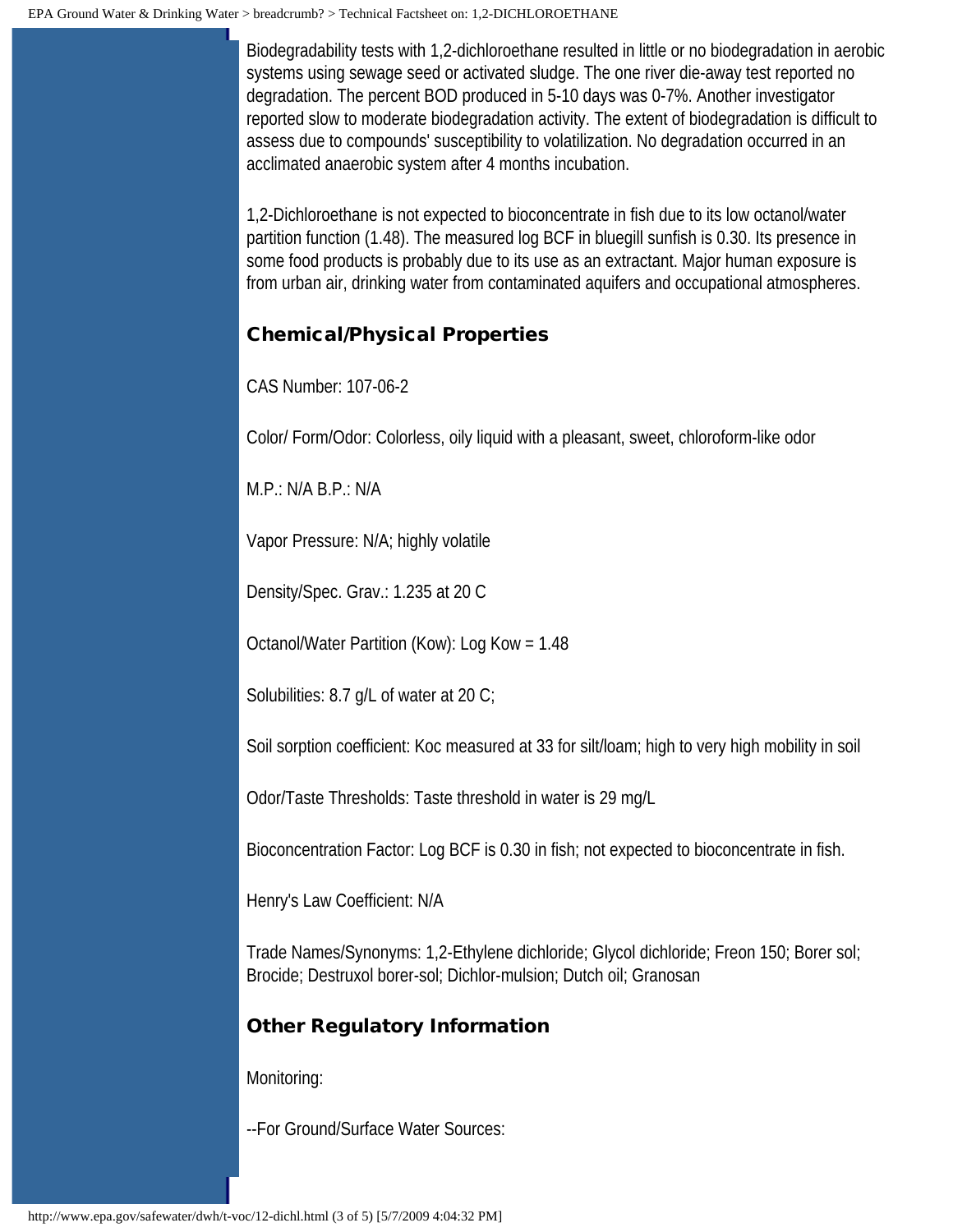Initial Frequency- 4 quarterly samples every 3 years

Repeat Frequency- Annually after 1 year of no detection

--Triggers - Return to Initial Freq. if detect at > 0.0005 mg/L

## Analysis

| <b>Reference Source</b> | <b>Method Numbers</b> |
|-------------------------|-----------------------|
| EPA 600/4-88-039        | 502.2:524.2           |

Treatment/Best Available Technologies: Granular Activated Charcoal and Packed Tower Aeration

#### Toxic Release Inventory - Releases to Water and Land, 1987 to 1993 (in pounds):

|                            | <b>TOTALS (in pounds)</b> | Water<br>433,056 | Land<br>22,616   |
|----------------------------|---------------------------|------------------|------------------|
| Top Six States*            |                           |                  |                  |
| NJ                         | 192,700                   | 231              |                  |
| LA                         | 136,508                   | 2,292            |                  |
| <b>ΤX</b>                  | 36,459                    | 7,028            |                  |
| <b>MO</b>                  | 6,786                     | 8,730            |                  |
| NΥ                         | 11,330                    | $\boldsymbol{0}$ |                  |
| KY                         | 10,309                    | $\boldsymbol{0}$ |                  |
| <b>Major Industries</b>    |                           |                  |                  |
| Industrial organics        |                           | 211,146          | 363              |
| Alkalies, chlorine         |                           | 120,283          | 3,254            |
| Cyclic crudes, intermed.   |                           | 32,945           | 119              |
| Agricultural chemicals     |                           | 11,918           | 8,980            |
| Industrial gases           |                           | 15,497           | $\boldsymbol{0}$ |
| Plastics materials, resins |                           | 6,908            | 6,895            |